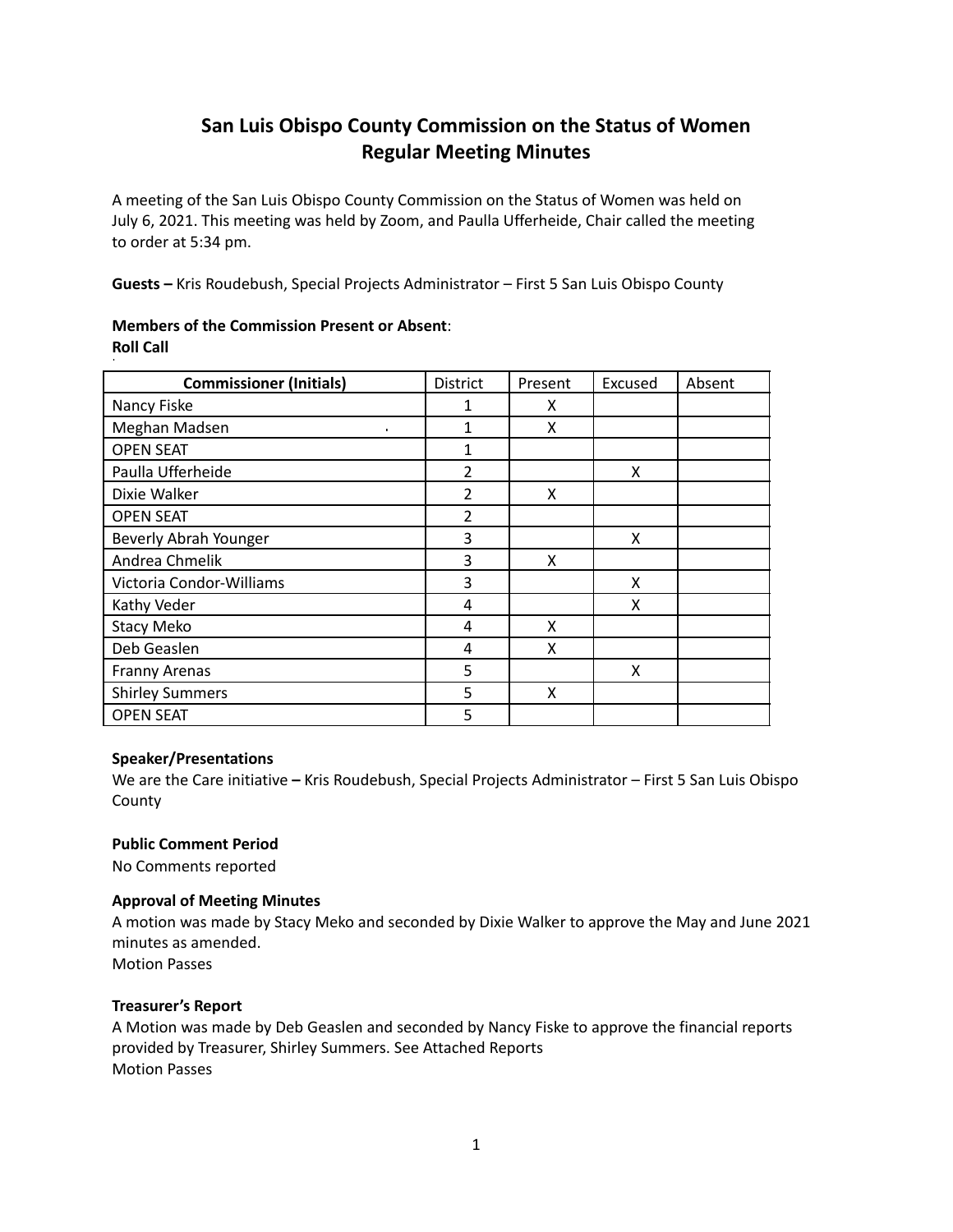### **Commissioner Vacancies**

District 1 – Supervisor John Peschong: One (1) Vacancy District 2 – Supervisor Bruce Gibson: One (1) Vacancy District 5 – Supervisor Debbie Arnold: One (1) Vacancy Receive and file

# **Commissioners**

A motion was made by Deb Geaslen and seconded by Dixie Walker to approve a three month leave of absence for District 3 Commissioner Younger. The leave will begin on July 1, 2021 and will be revisited at the end of the three month leave if further action is needed.

## **In-Person Commission Meetings**

The Commission will continue to meet by Zoom meetings for August and September. The Governors executive action will be resended on September 30, 2021. Andrea Chmelik will keep the Commission updated on any changes in the legislation.

## **Vice Chair Open Position**

This position was inadvertently omitted from the regular election slate in June 2021. Andrea Chemlik will contact Commissioner Veder and ask if she is interested in the position. If she is not interested in assuming the position, the normal process of the nominations and election will take place at the next meetings.

## **Bylaws and Policies & Procedures**

The Commissioners had discussion regarding the bylaws and the policies and procedure documents. Andrea Chemlik will send these to the Commissioners.

# **Update – Board of Supervisor Meetings**

Andrea Chemlik reported on the meetings that the Commissioners had with each Supervisor. The Commissioners met with Supervisors Arnold and Gibson in person and with Supervisor Compton by Video Chat. The Commissioners discussed the current issues on Child Care, Mental Health, Equal Pay and Criminal Justice Reform along with various topics. Each Supervisor gave their ideas and opinions in regards to how this impacts their districts and the county as a whole.

### **Committees**

A motion was made by Stacy Meko and seconded by Nancy Fiske to adopt the Women's Wall of Fame as a committee of the commission. Meghan Madsen District 1 Commissioner will be the Chair. Motion Passes

A Motion was made by Dixie Walker and seconded by Stacy Meko to adopt the Period Product Drive as a committee of the commission. Kathy Veder District 4 Commissioner and Shirley Summers District 5 Commissioner will CO-Chair the committee. Motion Passes

**Discussion:** The Commission will consider other committees in the future as the need arises. The Commission will also discuss a "Point of Contact" for each committee to be the liaison between all parties associated.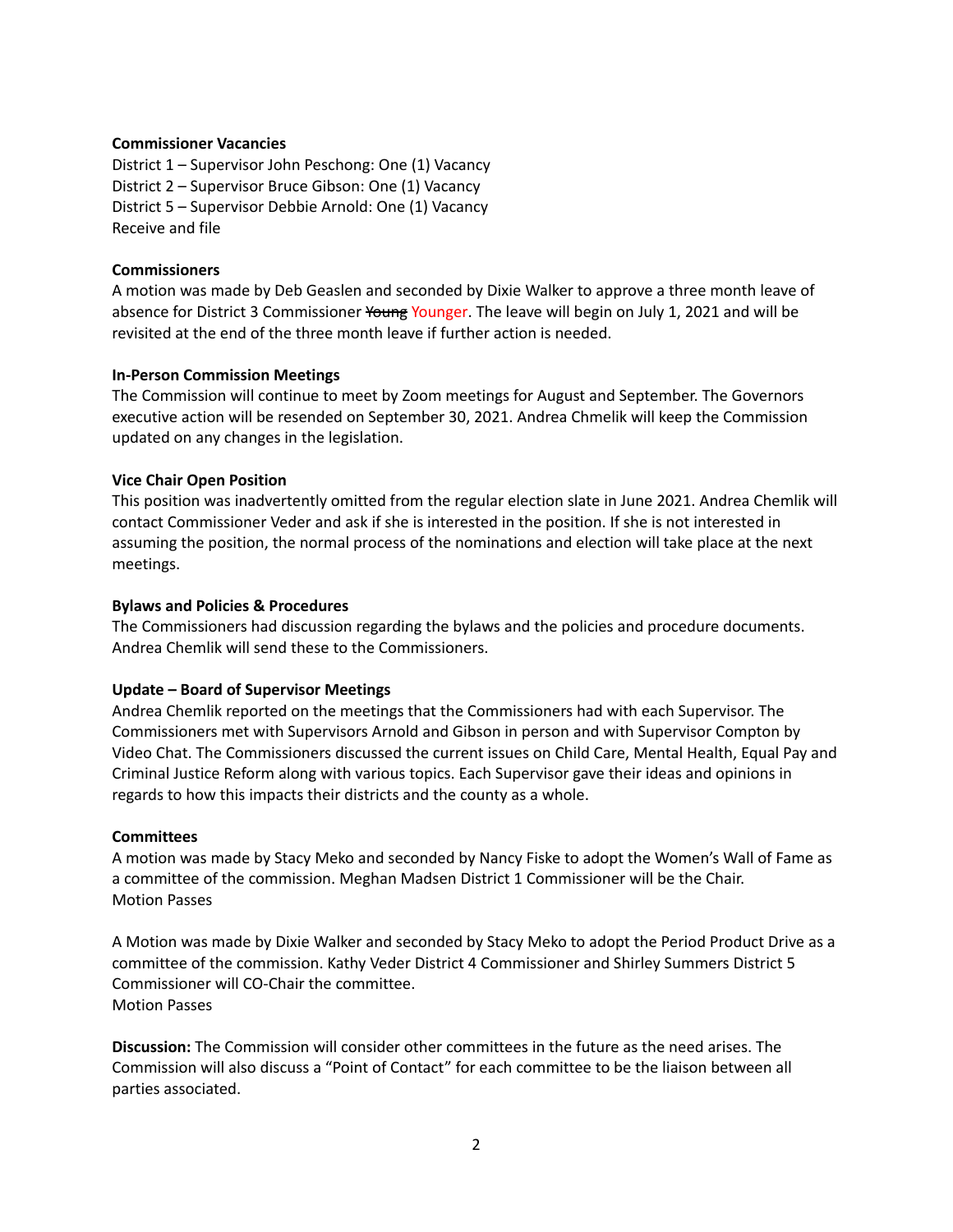# **National Association of Commissions for Women (NACW) – July 18-22, 2021**

Andrea Chmelik will verify with Commissioner Veder if she is planning to attend the conference.

#### **2022 Women's Wall of Fame**

No report

#### **End Period Poverty Hygiene Drive**

Commissioner Walker reported that 24-30 bins were secured. The committee will have to paint over the Toys for Tots logos.

It was discussed that each will have a bin at the county library. Commissioner Summers is working on securing the county libraries. It is recommended that there be at least one Commissioner from each district to be in-charge of the process. Commissioner Summers will reach out to a Supervisor to give the Public Service Announcement.

#### **Panel**

Commissioner Chmelik has set the date of August 18, 2021 at 5:30 pm to hold the panel discussion on the End Period Poverty topic. Panel members may include Christina Garcia - AB367 The Menstrual Equity for All Act and Wendy Lewis, Echo President & CEO. Commissioner Chmelik will reach out to Cal Poly.

### **Resolution to add "GIRLS" to the SLO County Commission on the Status of Women title**

Commissioner Fiske is working with District 1 Legislative Assistant, Vicki Janssen to finalize the resolution. When the resolution has been finalized, it will be sent through the proper process for adoption by the Board of Supervisors.

### **Resource Page**

Commissioner Walker reminded the commissioners to verify the information in the group that they were assigned. Changes should be sent to Commissioner Arenas to update the website.

### **Website**

**Commissioner Meko requested the secretary upload the previous minutes to the Gdrive.**

#### **Newsletter**

Commissioner Chmelik will send out the next newsletter to the email contacts on file. It was suggested that the newsletter be placed in the Gdrive.

#### **Board of Supervisor's Agenda Highlights**

No report for Board of Supervisors Agendas

Commissioner Walker shared articles from the Tribune dated 6/14/2021 regarding Kids Aren't Alright and Pandemic Mental Health and an article from 7/2/2021 regarding the merger of RISE and Stand Strong.

#### **Other Business**

The Commission recordings will be placed on the Gdrive

### **Regular Meeting Adjourned at 7:28 pm**